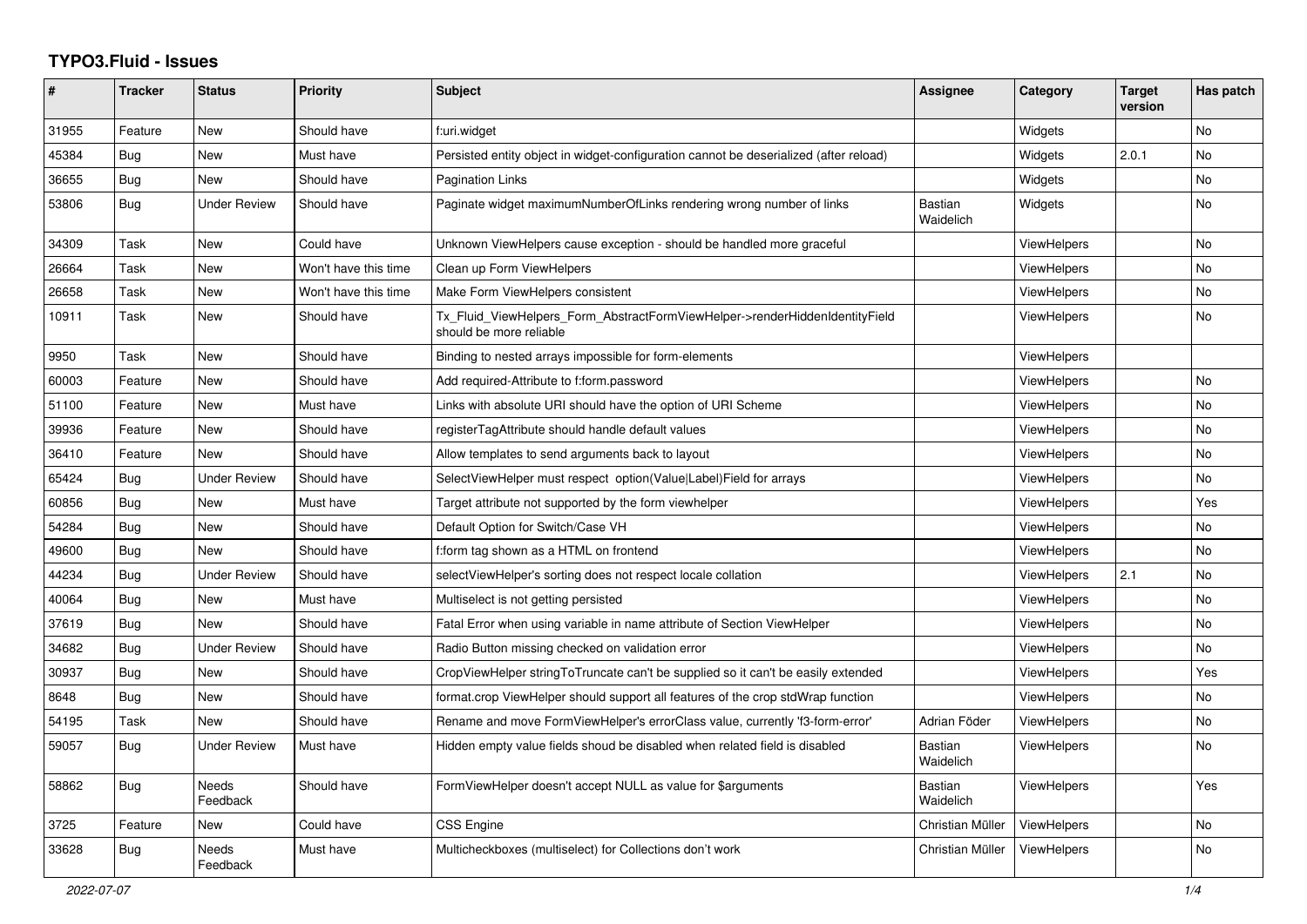| #     | <b>Tracker</b> | <b>Status</b>            | <b>Priority</b> | <b>Subject</b>                                                                            | Assignee                    | Category           | <b>Target</b><br>version | Has patch |
|-------|----------------|--------------------------|-----------------|-------------------------------------------------------------------------------------------|-----------------------------|--------------------|--------------------------|-----------|
| 8491  | Task           | <b>Needs</b><br>Feedback | Should have     | link.action and uri.action differ in absolute argument                                    | Karsten<br>Dambekalns       | <b>ViewHelpers</b> |                          | <b>No</b> |
| 43346 | Feature        | <b>Under Review</b>      | Should have     | Allow property mapping configuration via template                                         | Karsten<br>Dambekalns       | <b>ViewHelpers</b> | 2.1                      | <b>No</b> |
| 36662 | <b>Bug</b>     | Needs<br>Feedback        | Should have     | Checked state isn't always correct when property is collection                            | Kevin Ulrich<br>Moschallski | <b>ViewHelpers</b> | 1.1.1                    | <b>No</b> |
| 5933  | Feature        | Accepted                 | Should have     | Optional section rendering                                                                | Sebastian<br>Kurfuerst      | ViewHelpers        |                          | No        |
| 40998 | Bug            | <b>Under Review</b>      | Should have     | Missing parent request namespaces in form field name prefix                               | Sebastian<br>Kurfuerst      | <b>ViewHelpers</b> | 1.1.1                    | No        |
| 45394 | Task           | New                      | Should have     | Forwardport Unit test for standalone view                                                 |                             | View               |                          | <b>No</b> |
| 43072 | Task           | New                      | Should have     | Remove TOKENS for adding templates fallback in Backporter                                 |                             | View               |                          | No        |
| 60181 | Feature        | New                      | Could have      | Caching mechanism for Fluid Views/Templates                                               |                             | View               |                          | No        |
| 8989  | Feature        | Needs<br>Feedback        | Could have      | Search path for fluid template files                                                      |                             | View               |                          | No        |
| 46289 | Bug            | Needs<br>Feedback        | Should have     | Enable Escaping Interceptor in XML request format                                         |                             | View               | 2.0.1                    | <b>No</b> |
| 38369 | <b>Bug</b>     | New                      | Must have       | Resource ViewHelpers should not fall back to request package                              |                             | View               |                          | No        |
| 32035 | Task           | New                      | Should have     | Improve fluid error messages                                                              |                             | Core               |                          | Yes       |
| 62346 | Feature        | New                      | Could have      | f:comment should have high precende                                                       |                             | Core               | 3.x                      | No        |
| 46257 | Feature        | <b>Under Review</b>      | Should have     | Add escape sequence support for Fluid                                                     |                             | Core               |                          | No        |
| 30555 | Feature        | New                      | Could have      | Make TagBuilder more extensible                                                           |                             | Core               |                          | No        |
| 10472 | Feature        | New                      | Could have      | Fluid Standalone distribution                                                             |                             | Core               |                          | No        |
| 7608  | Feature        | New                      | Could have      | Configurable shorthand/object accessor delimiters                                         |                             | Core               |                          | Yes       |
| 4704  | Feature        | New                      | Should have     | Improve parsing exception messages                                                        |                             | Core               |                          |           |
| 1907  | Feature        | New                      | Could have      | Default values for view helpers based on context                                          |                             | Core               |                          |           |
| 39990 | Bug            | New                      | Should have     | Same form twice in one template: hidden fields for empty values are only rendered<br>once |                             | Core               |                          | <b>No</b> |
| 27607 | <b>Bug</b>     | <b>New</b>               | Must have       | Make Fluid comparisons work when first element is STRING, second is NULL.                 |                             | Core               |                          | <b>No</b> |
| 3481  | <b>Bug</b>     | New                      | Should have     | Use ViewHelperVariableContainer in PostParseFacet                                         |                             | Core               |                          | <b>No</b> |
| 51239 | <b>Bug</b>     | <b>Under Review</b>      | Must have       | AbstractViewHelper use incorrect method signature for "\$this->systemLogger->log()"       | Adrian Föder                | Core               |                          | Yes       |
| 33551 | Bug            | New                      | Must have       | View helper values break out of a partial scope                                           | Sebastian<br>Kurfuerst      | Core               |                          | No        |
| 12863 | Bug            | New                      | Should have     | Attributes of a viewhelper can't contain a '-'                                            | Sebastian<br>Kurfuerst      | Core               |                          | <b>No</b> |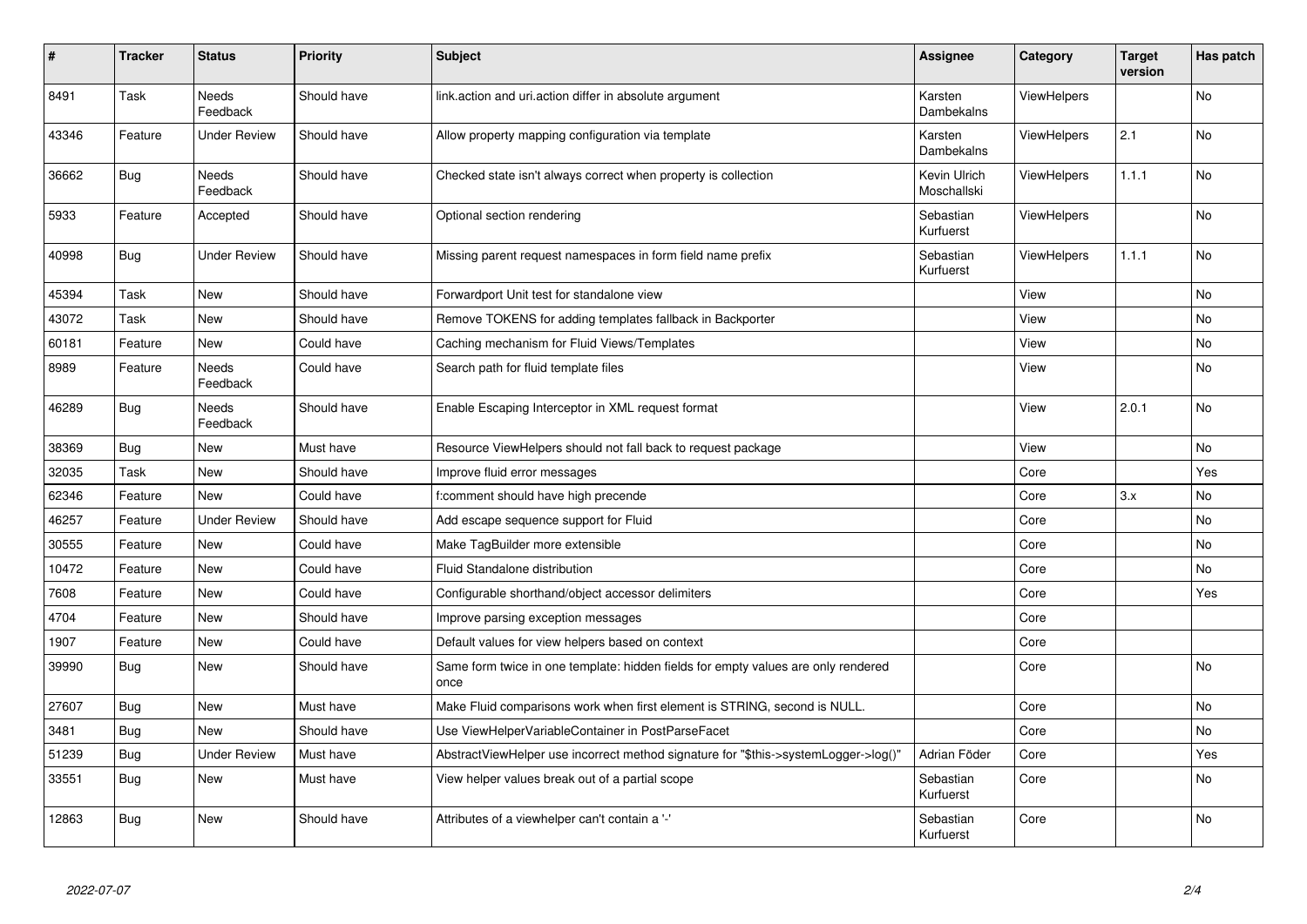| $\sharp$ | <b>Tracker</b> | <b>Status</b>       | <b>Priority</b> | Subject                                                                                              | <b>Assignee</b>      | Category | <b>Target</b><br>version | Has patch |
|----------|----------------|---------------------|-----------------|------------------------------------------------------------------------------------------------------|----------------------|----------|--------------------------|-----------|
| 33394    | Feature        | Needs<br>Feedback   | Should have     | Logical expression parser for BooleanNode                                                            | <b>Tobias Liebig</b> | Core     |                          | <b>No</b> |
| 56237    | Task           | New                 | Should have     | in-line (Condition) ViewHelpers should not evaluate on parsing                                       |                      |          |                          | No        |
| 47669    | Task           | New                 | Should have     | FormViewHelper does not define the default request method                                            |                      |          |                          | No        |
| 46091    | Task           | Needs<br>Feedback   | Should have     | Show source file name and position on exceptions during parsing                                      |                      |          |                          | No        |
| 43071    | Task           | New                 | Should have     | Remove TOKENS for adding fallback teplates in B                                                      |                      |          |                          | No        |
| 42743    | Task           | New                 | Should have     | Remove inline style for hidden form fields                                                           |                      |          |                          | No        |
| 5636     | Task           | <b>Under Review</b> | Must have       | Form_RadioViewHelper and CheckBoxViewHelper miss check for existing object<br>before it is accessed. |                      |          |                          | No        |
| 60271    | Feature        | New                 | Should have     | Paginate viewhelper, should also support arrays                                                      |                      |          |                          | No        |
| 51277    | Feature        | New                 | Should have     | ViewHelper context should be aware of actual file occurrence                                         |                      |          |                          | No        |
| 49756    | Feature        | <b>Under Review</b> | Should have     | Select values by array key in checkbox viewhelper                                                    |                      |          |                          | No        |
| 48355    | Feature        | <b>New</b>          | Could have      | Assign output of viewhelper to template variable for further processing.                             |                      |          |                          |           |
| 46545    | Feature        | New                 | Should have     | Better support for arrays in options of SelectViewHelper                                             |                      |          |                          | No        |
| 45345    | Feature        | Needs<br>Feedback   | Should have     | Easy to use comments for fluid that won't show in output                                             |                      |          |                          |           |
| 45153    | Feature        | New                 | Should have     | f:be.menus.actionMenuItem - Detection of the current select option is insufficient                   |                      |          |                          | No        |
| 42397    | Feature        | New                 | Should have     | Missing viewhelper for general links                                                                 |                      |          |                          | No        |
| 40081    | Feature        | New                 | Should have     | Allow assigned variables as keys in arrays                                                           |                      |          |                          | No        |
| 38130    | Feature        | New                 | Should have     | Checkboxes and multiple select fields should have an assignable default value                        |                      |          |                          | No        |
| 36559    | Feature        | New                 | Could have      | New widget progress bar                                                                              |                      |          |                          | Yes       |
| 33215    | Feature        | New                 | Should have     | RFC: Dynamic values in ObjectAccess paths                                                            |                      |          |                          | No        |
| 9514     | Feature        | New                 | Should have     | Support explicit Array Arguments for ViewHelpers                                                     |                      |          |                          |           |
| 3291     | Feature        | Needs<br>Feedback   | Should have     | Cacheable viewhelpers                                                                                |                      |          |                          | <b>No</b> |
| 58983    | Bug            | New                 | Should have     | format.date does not respect linebreaks and throws exception                                         |                      |          |                          | <b>No</b> |
| 58921    | <b>Bug</b>     | New                 | Should have     | f:form.* VHs crash if NOT inside f:form but followed by f:form                                       |                      |          |                          | No        |
| 57885    | <b>Bug</b>     | New                 | Must have       | Inputs are cleared from a second form if the first form produced a vallidation error                 |                      |          |                          | No        |
| 52591    | <b>Bug</b>     | New                 | Should have     | The Pagination Widget broken for joined objects                                                      |                      |          |                          | No        |
| 52536    | Bug            | <b>Under Review</b> | Should have     | Errorclass not set if no property-attribute set                                                      |                      |          |                          |           |
| 52419    | Bug            | New                 | Should have     | Wrong PHPDocs notation for default value inline f:translate viewhelper                               |                      |          | $\vert$ 2.0              | No        |
| 50888    | <b>Bug</b>     | <b>Under Review</b> | Should have     | WSOD by changing name of section and if Fluid caches are generated                                   |                      |          |                          | No        |
| 49038    | Bug            | New                 | Must have       | form.select does not select the first item if prependOptionValue is used                             |                      |          |                          | No        |